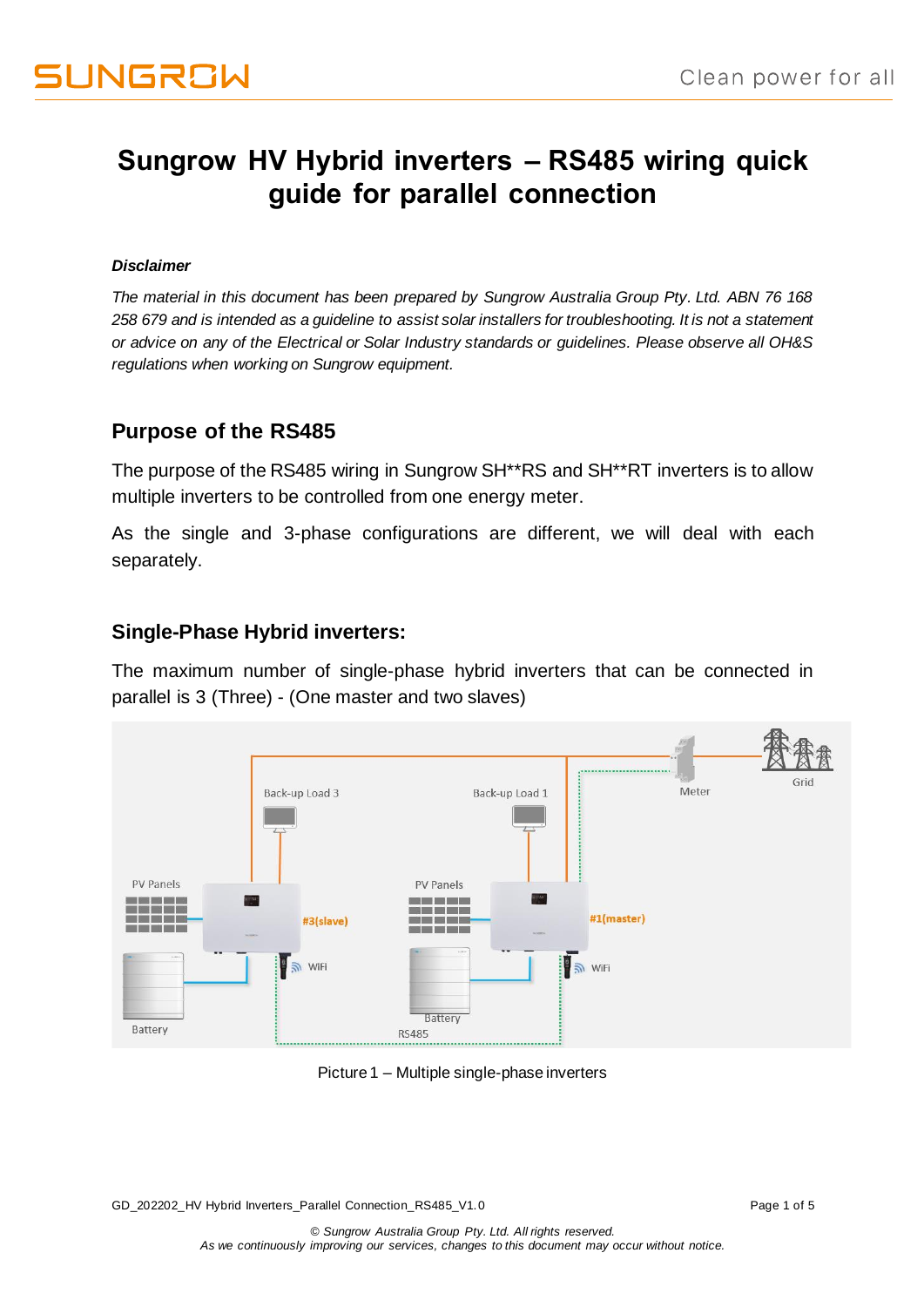# **JUNGROW**

The connection is done via the RS485 cable, and runs from meter to master, then to slave(s). (This is different from the 3-Phase configuration).



Picture 2 – RS485 Schematic Diagram

Note that Meter connects to A2/B2 (pins 1 & 3)in the master, and the master communicates with the slaves on A1/B1 (pins 5 & 7).



Picture 3 – Com connections of master (left) and Slave (right)

GD\_202202\_HV Hybrid Inverters\_Parallel Connection\_RS485\_V1.0 Page 2 of 5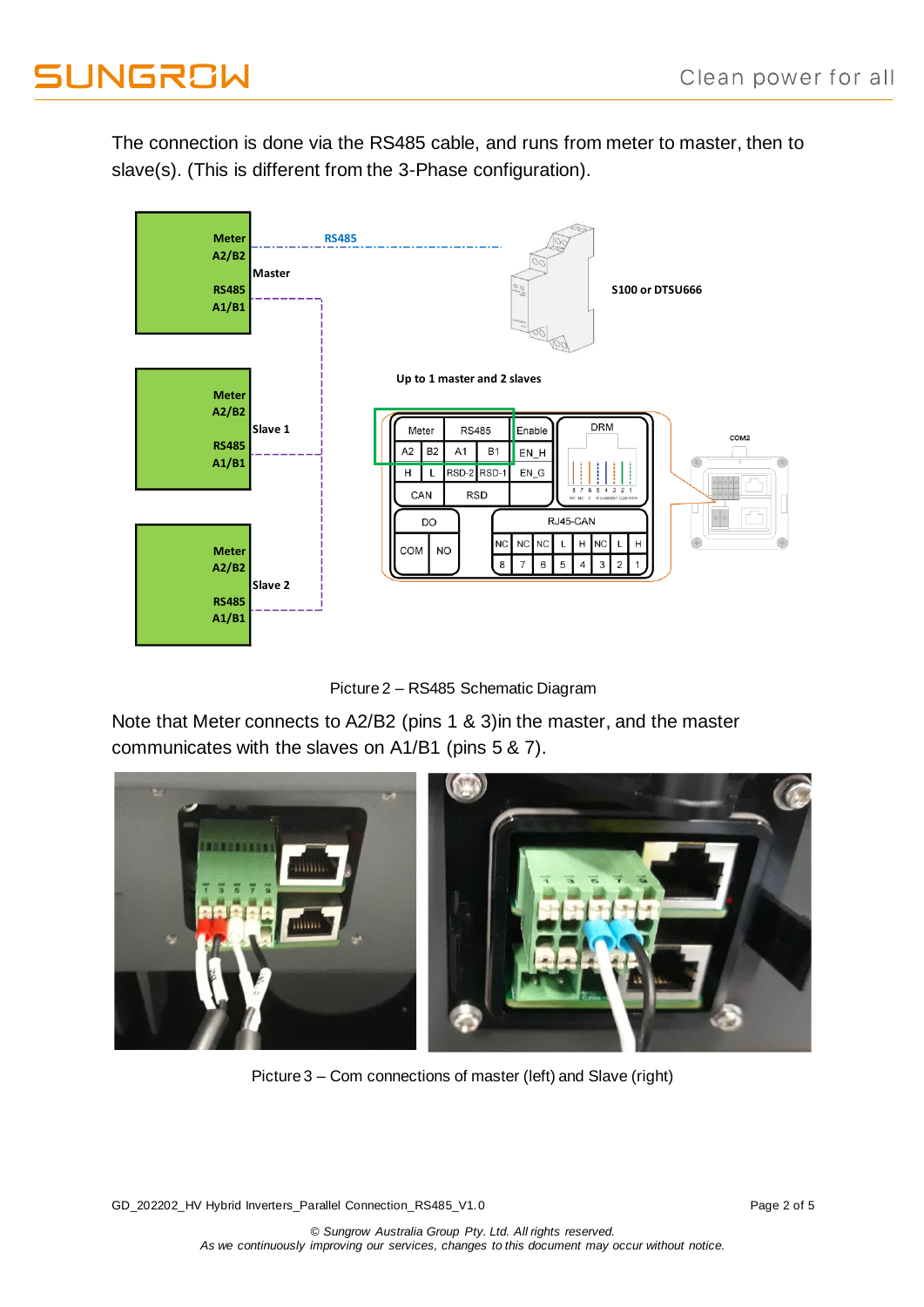# **JNGROW**

#### **Parallel RS485 connection:**

If connecting two RS485 cables in parallel, please use the provided Bootlace terminators.



Picture 4 – Single and double Bootlace

### **Three-Phase Hybrid Inverters:**

The maximum number of 3-Phase Hybrid inverters that can be connected inn parallel is 5 (five) – One Master, and up to Four slaves.



Picture 5 – Multiple 3-Phase Inverters

The connection is done via the RS485 in the Coms connector block(s) and runs from the meter to A2/B2 in the master, *then from A1/B1 in the Master, to A2/B2 in the slave(s).* (This is different from the single-phase configuration).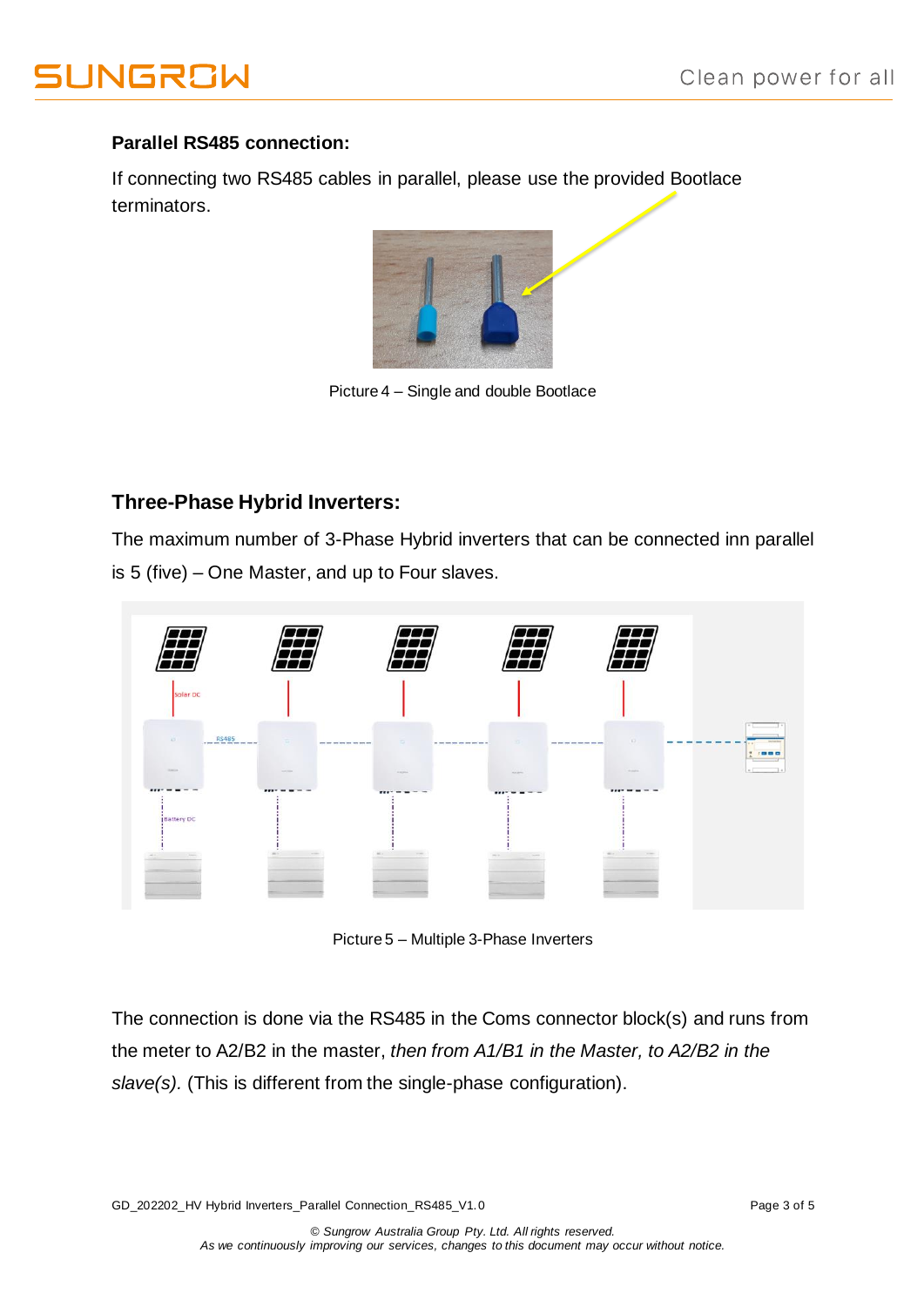# **JUNGROW**





Meter RS485 connects to A2/B2 (pins 1 & 3 respectively), and parallel out on A1/B1 (from pins 2 & 4 respectively).



Picture 7 – Pin-outs of Mater Coms connector

Input to slaves connects on A2/B2 (1 & 3)



Picture 8 – Pin-outs of Slave(s) Coms connector

GD\_202202\_HV Hybrid Inverters\_Parallel Connection\_RS485\_V1.0 Page 4 of 5